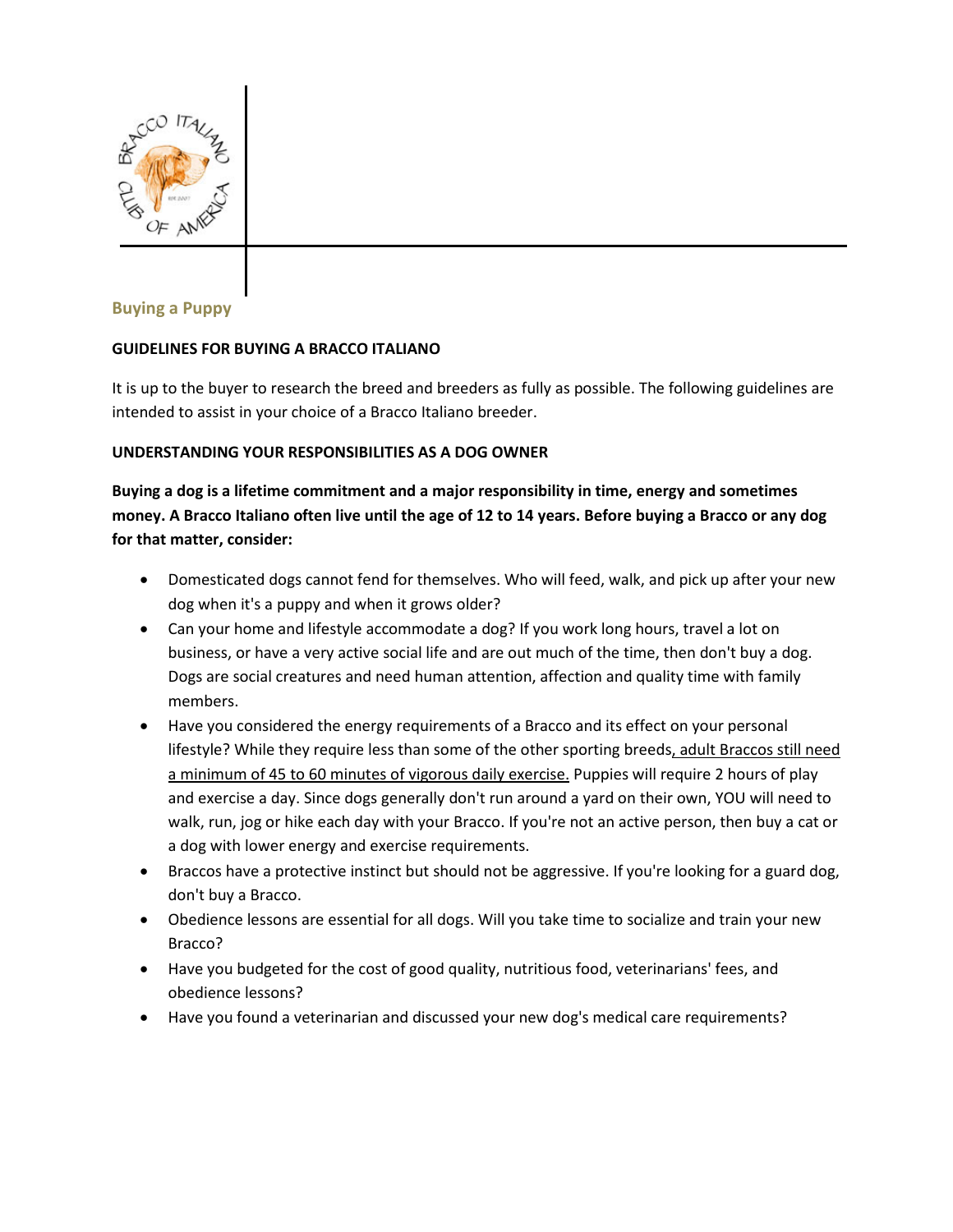#### **EVALUATING AND CHOOSING A BRACCO BREEDER**

### **Good or reputable Bracco breeders will:**

- test and ensure only Bracco breeding stock which is cleared of hip dysplasia is used for mating. **ASK TO SEE PROOF OF TESTING** for both the dam (mother) and the sire (father) from the American Orthopedic Foundation for Animals (OFA) or International Canine Genetics (PennHIP) in the USA. Ask if the breeder also has copies of test results for the puppy's grandparents and great-grandparents. The more dogs tested and cleared against hip dysplasia in the puppy's background, the better! **NO TEST RESULTS, NO SALE!**
- also ensure that their breeding stock is tested and cleared for other genetic diseases known to affect the Bracco breed, eg., eye diseases: entropion or ectropian (dogs cleared of these diseases will have an up-to-date Canine Eye Registration Foundation (CERF) certificate; **Ask to see clearance certificates/documents.**
- know the breed standard and have a copy available on hand. The Pastrone Standard is the written description of what the Braccos appearance, temperament and movement should be like. **Stay clear of breeders who don't know the standard or who can't provide you with a copy.**
- be aware of and understand the Braccos faults and major health problems. Every breed has some. Avoid the Bracco breeder/seller who says there is none or doesn't know what they are!

#### **Good or reputable Bracco breeders will also:**

- know the pedigrees of their own dogs well. If they don't, it means they haven't put any thought into the breeding and are possibly out to make a buck and at your expense.
- show you the dam and the sire (if he is on the premises) and provide copies of their registration certificates. **If you're seeking a puppy and aren't permitted to see the dam, don't buy the pup, no matter how cute it is!** Also ask to see where the puppies are whelped and raised. This should be a clean, heated, indoor facility. The state of the dog's living conditions will give you an idea of the quality of the breeder. **DIRTY, UNHYGIENIC CONDITIONS, NO SALE!**
- not make the hard sell or be overly anxious to sell you a Bracco. Reputable breeders will want to interview you or ask questions about your lifestyle and interests. They will also want you to know as much as possible about the breed characteristics to ensure a good match**. AVOID THE SELLER WHO DOESN'T EXPRESS ANY INTEREST IN YOU, WHY YOU WANT A BRACCO OR WHO KNOWS LITTLE ABOUT THE BREED OR THEIR DOGS.**
- put things in writing. Buying a puppy is a very risky business these days. To protect your rights, ask for a written agreement which, at a minimum, guarantees the dog is a purebred Bracco. Ideally the breeder should include representations that to the best of her/his knowledge, the dog is from sound, healthy stock and, if given proper affection, care and nutrition, should develop into a sound representation of the breed. A caring breeder will also outline in writing what s/he is prepared to do if you encounter problems or have to give up the dog. Most